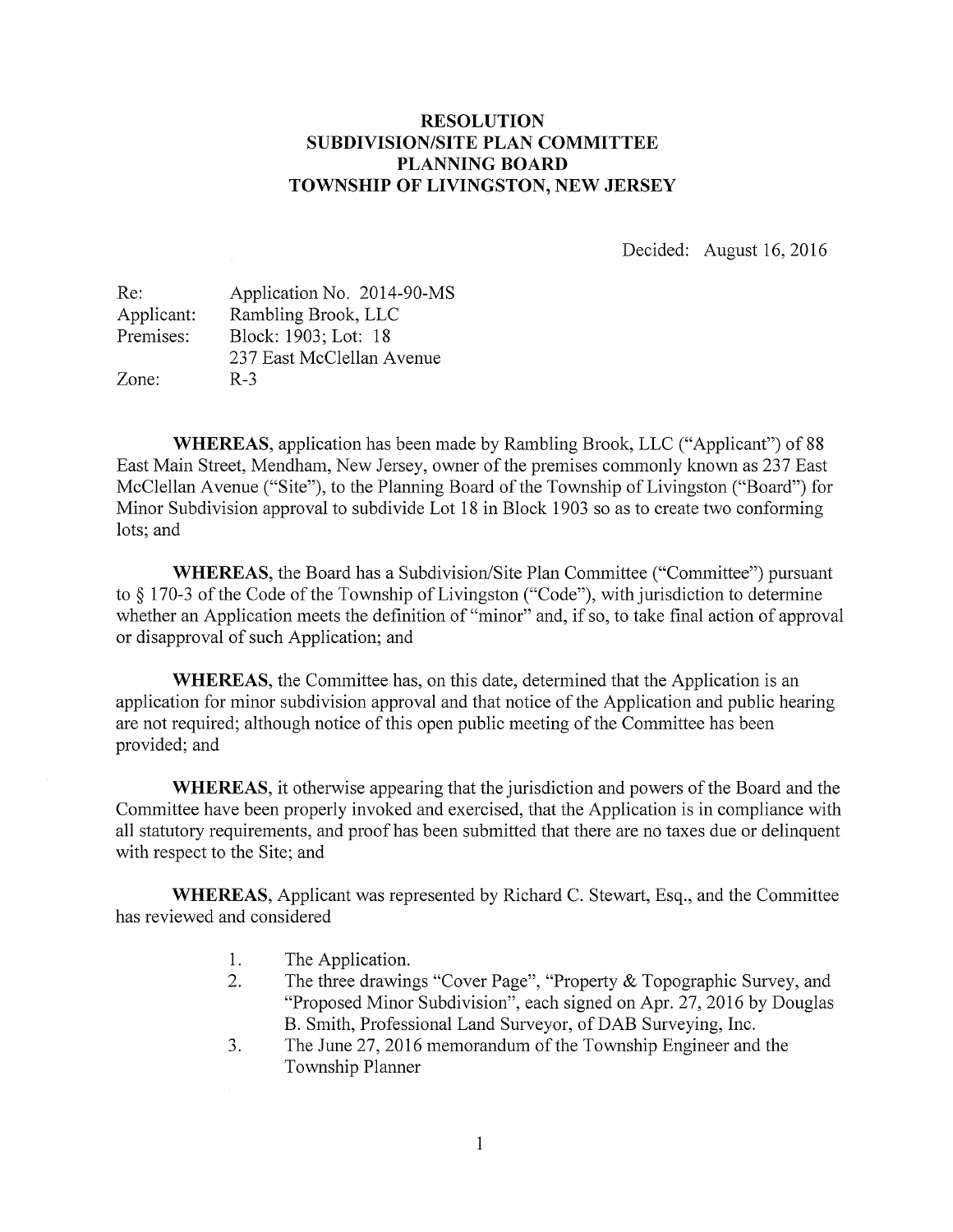4. The July 12, 2016 memorandum of the Livingston Environmental Commission;

NOW, THEREFORE, the Committee does make the following findings of fact and conclusions with respect to this Application:

- 1. Lot <sup>18</sup> consists of 55,660 sq. ft. equal to 1.278 acres and is in the R-3 Residence District with an existing residence, an additional frame building of 291 sq. ft., and <sup>a</sup> shed of 63 sq. ft.
- 2 Lot <sup>18</sup> has frontage of 165.30 feet on East McClellan Avenue and 351.45 feet on Laurel Avenue Each of those streets is an Essex County Road.
- 3. Since filing of the Application in 2014, Applicant has accomplished extensive renovation of the existing residence, has abandoned the initially proposed creation of a flag lot behind the residence and with a driveway from East McClellan Avenue, and now proposes a more conventional subdivision.
- 4. Proposed Lot 18.02 would consist of 17,500 sq. ft. equal to 0.402 acre, would have frontage only on Laurel Avenue, and would have both of its side lines at right angles to Laurel Avenue.
- 5. Proposed Lot 18.01 would consist of 38,160 sq. ft. equal to 0.876 acre and would continue to have frontages on the two streets. The residence had, and continues to have, a narrow façade with entrance toward East McClellan Avenue and the longer façade toward Laurel Avenue. The only access to be building continues to be from East McClellan Avenue.
- 6. Both new lots would be conforming R-3 Residence District lots in terms of dimensions and frontage.
- 7. Canoe Brook transits Lot 18. It has a 60 feet wide flood control easement.
- 8. On October 31, 2013 the Federal Emergency Management Agency issued <sup>a</sup> Letter of Map Amendment effecting a determination that the then-existing residence was not in the identified Special Flood Hazard Area, but that other portions of Lot <sup>18</sup> remained in that area.
- 9. Code §170-73.A.(10) mandates that the Board require that all lots on a plat shall be adaptable for the intended purpose without danger to health or peril from flood, fire, erosion or other menace.
- 10. Such danger or perils do not apply to proposed Lot 18.01.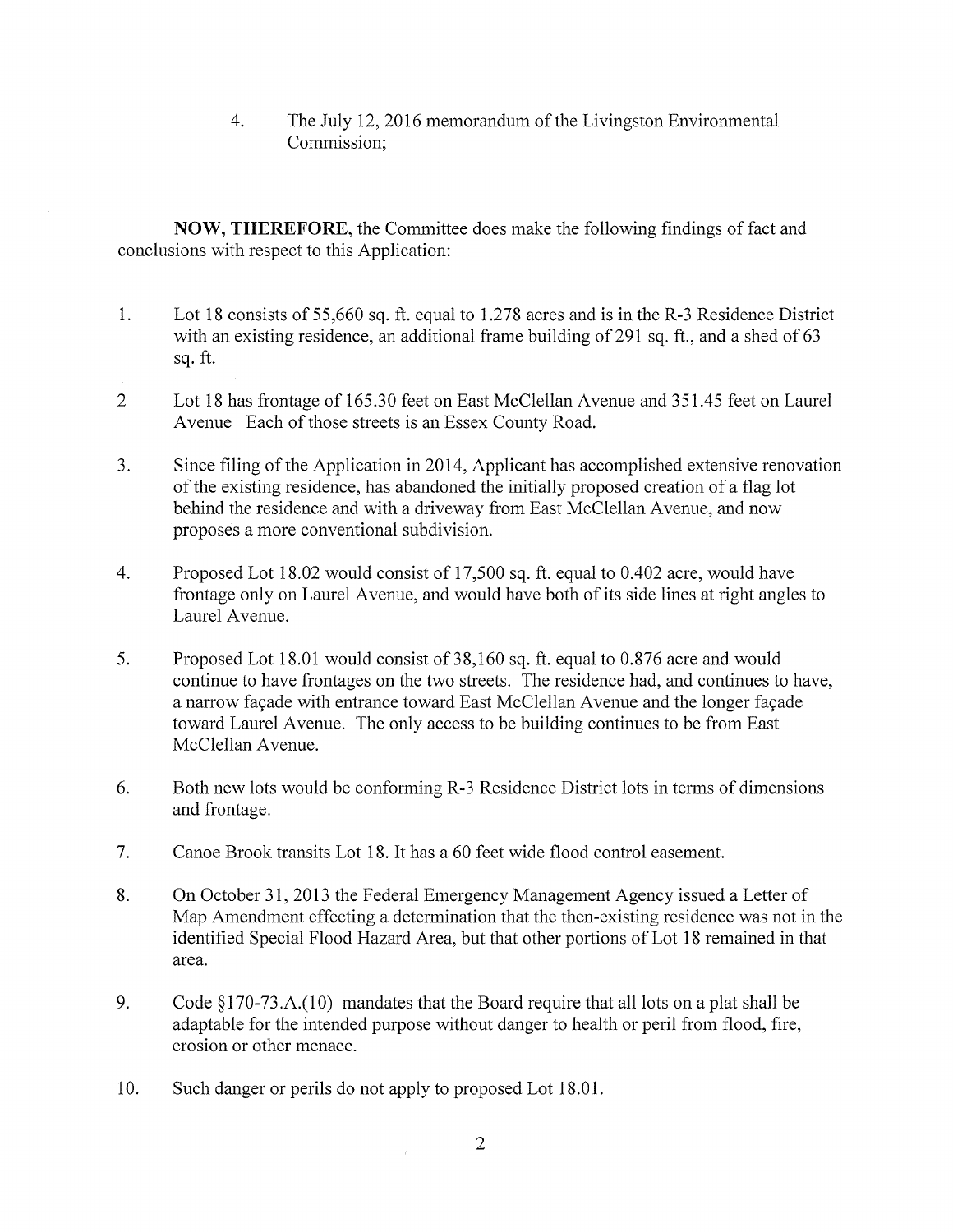- 11. To achieve both vehicular and pedestrian access/egress for proposed Lot 18.02, a bridge from Laurel Avenue will have to be constructed over the brook and flood control easement. Such bridge must be capable of accommodating, and supporting the weight of, Township Fire Department vehicles unless the Fire Chief shall have determined that fire vehicle access onto the site is not required.
- 12. The Livingston Environmental Commission ("LEC"), by memorandum dated July 12, 2016, recommends that an Environmental Impact Statement ("ElS") be provided. However, Code Chapter 130 excludes minor subdivisions in residential districts from the EIS requirement.
- 13. Absent a determination by the Fire Chief that there will be adequate fire-fighting access to any building on proposed Lotel 8.02, the Board cannot find proposed Lot 18.02 to be free of danger or peril from fire.
- 14. The Application for Minor Subdivision approval is hereby approved subject to the terms herein and the following Conditions:
	- a. Prior to signing of any deed or approval of any plat, the Applicant shall have obtained and provided to the Board's Secretary the certification by the Township Fire Chief of whether or not <sup>a</sup> bridge capable of accommodating, and supporting the weight of, Township Fire Department vehicles is required for necessary access onto the Site; and whether or not there will be adequate fire-fighting access to any building on proposed Lot 18.02.
	- b. The approval contained in this Resolution shall not be effective until the certification by the Fire Chief shall have been obtained and provided to the Board's Secretary.
	- c. The full text of this Resolution and the full text of the certification by the Fire Chief shall be included in the final plat and/or in any deed signed and executed to accomplish the subdivision.
	- d. Any such deed shall have received the approval of the Board's Attorney as to sufficiency prior to signing and shall be filed for recordation. The Applicant shall submit proof of such recordation to the Board's Secretary, the Township Engineer and the Construction Official. No permits shall be issued prior to submission of such proof.
	- e. Other Governmental Approvals.
		- (1). Applicant shall comply with all applicable Federal, State and local laws and regulations and obtain any other governmental approvals required for